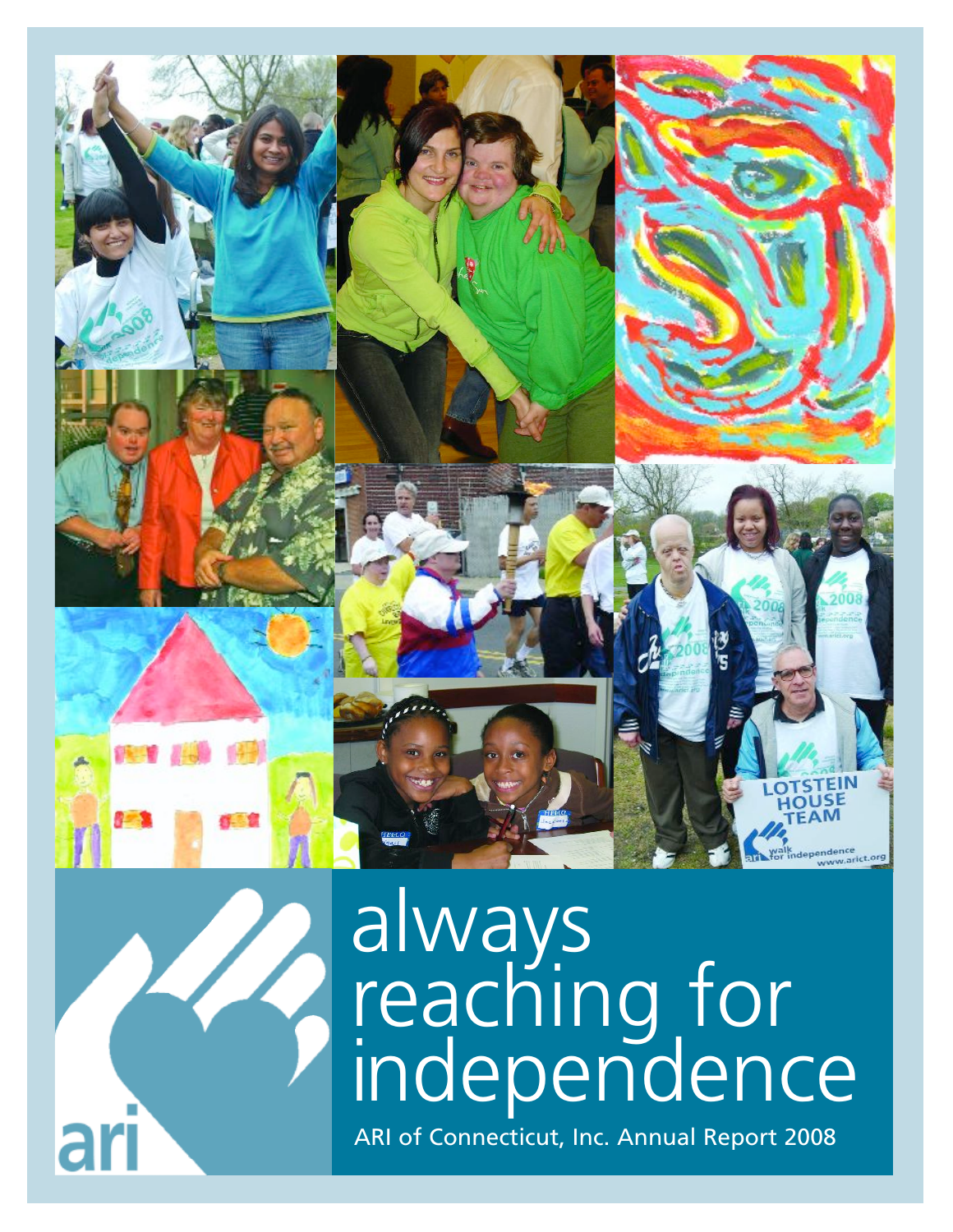ARI had another great year, full of accomplishments by clients, staff and volunteers.

One of the highlights was a fantastic exhibit and opening reception of the ARI Artists' Initiative at Norwalk Community College. From this exceptional art show a calendar was created and made available to the public. Subsequently we participated in the Stamford Harbor Parade of Lights, which was another opportunity to exhibit work done by our talented artists.

We continued to develop and sustain support for our agency through our annual appeal, the 2nd annual "Walk for Independence" and our 13th annual Lotstein/Martin Golf Tournament. All were successful in soliciting generous donations as well as community awareness.

As we strive to maintain delivery of high quality services we face many challenges—the largest being a flat cost of living adjustment from our major funding source, the State of Connecticut. As our costs escalate we must seek alternate ways of making ends meet for those who depend upon us.

To this end, we have begun the intense process of preparing for accreditation by CARF—The Rehabilitation Commission. International standards will be applied in ARI's business and service areas as we strengthen our operating systems and innovative programs. Our site visit and evaluation will be in August, 2008. We'll seek to renew our 3-year accreditation term.

ARI is extremely fortunate to have a wonderful group of extremely dedicated and caring staff members who continue to give us their all, day in and day out. They go above and beyond their job responsibilities to ensure uncompromised care. A day does not go by without our compassionate staff members making ARI a better place to work and live. We recognize and thank them all.

We will remain committed to focusing upon our mission and core values, in spite of the challenges and hurdles we face. We will succeed with your help, for which we are deeply grateful.

### ari president/ceo ari board chairman

The difficult economic conditions that have affected Fairfield County have certainly had an impact on ARI. The combination of rising energy and food costs coupled with paltry funding increases put extraordinary pressure on social service agencies like ours to deliver the quality services that our clients expect and indeed deserve.

As I write this, the State of Connecticut has proposed a zero percent cost of living allowance for the next fiscal year. Simply stated, ARI is being told to do more with less. As difficult as it may be, we, as an agency, must maintain our focus and navigate through the stormy waters ahead.

But we have much to be thankful for. ARI is blessed with a dedicated Board of Directors that devotes their energies and talents to the agency. I am pleased to be passing the gavel to Allan Sussman, the founder of the ARI Walk for Independence,—our new annual fundraising event at Cove Island Park. Allan and his Executive Board will be worthy stewards of ARI in the coming years.

The financial results contained in these pages are the hard earned result of our dedicated staff's sacrifice. Matthew and his management team make the tough decisions in the trenches every day. But for their tireless dedication and selfless sense of service, this agency could not have achieved these results. I applaud each of them for a job well done.

How does one thank our dedicated, enthusiastic staff and volunteers? A "thank you" never seems to be adequate. They truly enhance the lives of others and make it possible to reach for independence and celebrate the potential in us all.

I also thank all of our valued donors for their support. You have repeatedly responded to our pleas for help and I am confident that ARI will continue to earn your trust each and every day.

—Mario Musilli

#### —Matthew P. Reyher

#### ARI BOARD OF DIRECTORS

**OFFICERS** Mario Musilli, Esq. *Chairperson* Allan Sussman *Chairperson-Elect* Charles G. Hertz, M.D. *Vice Chairperson* Kamalesh Banerjee, Ph.D. *Treasurer* John Russo *Secretary*

BOARD OF DIRECTORS

Gerald R. Bosak, Jr. Lee Combrinck-Graham, M.D. John E. Downing Ginny Fox Adriano Gatto Leon Hanna, DDS Beth Keenan Gail Malloy Carmine Vaccaro

#### BOARD OF DIRECTORS EMERITI

Barbara Aronica-Buck Peter A. Buck Henry Brenner, Ph.D. Arlene O. DuBiago Edward Granelli Sari Jaffe, Esq. Louis Lotstein\* Paul G. Macari Thelma V. Martin\* Philip Molstre Dennis Murphy\*

Frank D. Rich, III Richard W. Saunders Richard E. Taber Francis White\* *\*deceased*

Matthew P. Reyher PRESIDENT AND CEO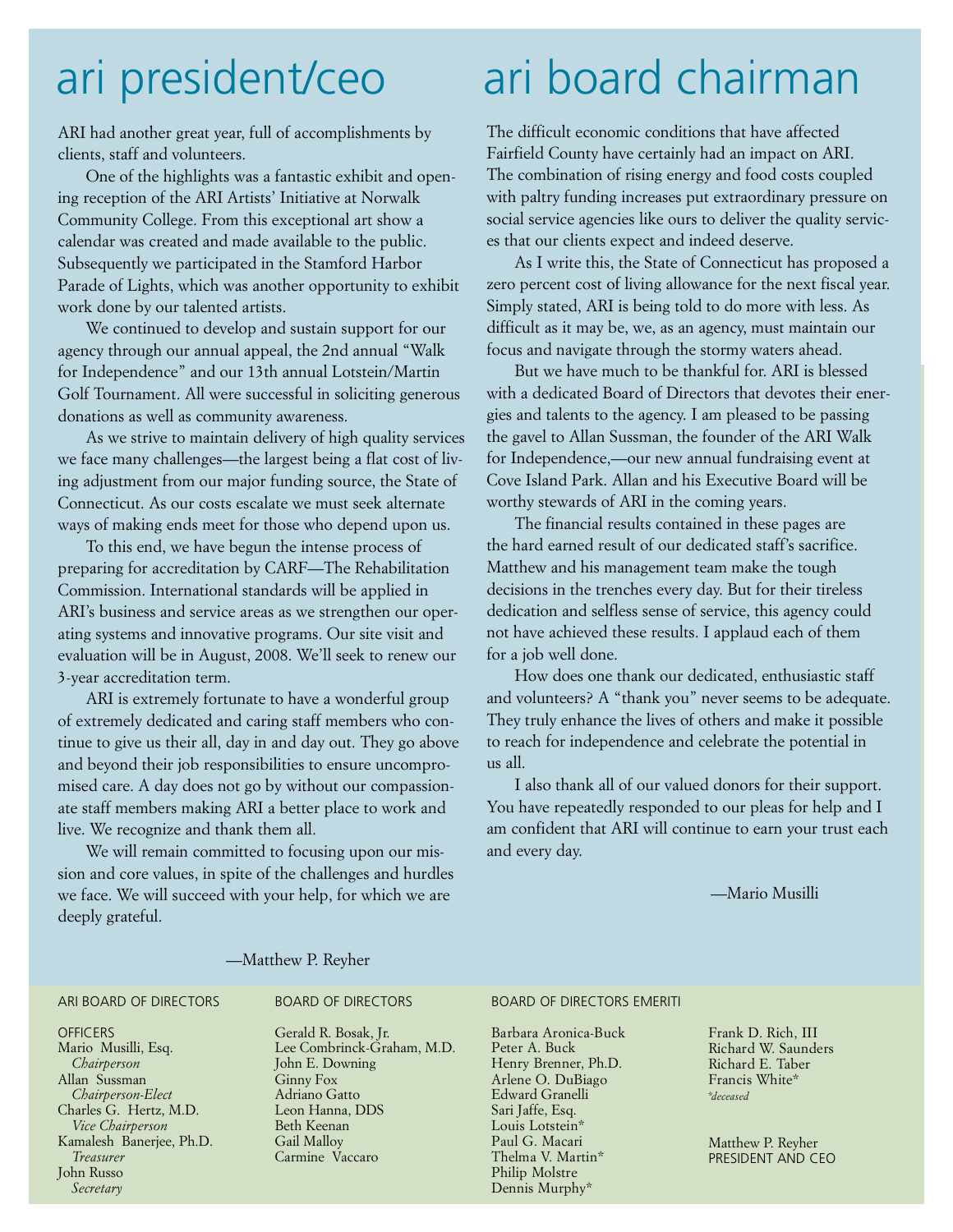### residential services day services

### group homes

ARI of Connecticut provides services to 28 individuals living in 4 group homes in Stamford and 1 in Ridgefield. They are licensed by the State of Connecticut as CLS, or Community Living Arrangements. We provide 24-hour, 7 day-a-week supervision which includes health monitoring, psychological services, and a wide variety of community based services.

Our homes reflect the individual interests and activities of the residents. Individuals living in group homes participate in recreational and leisure time activities of their choosing. Residents of the group homes work with the staff on personal goals created to achieve the maximum level of independence possible. We continue to assist individuals to acquire skills so that they can live in the least restrictive environment possible.

### supported services

We serve over 25 individuals who require less than 24 hour supervision. These individuals need assistance but also relish the opportunity to enhance their skills and to do things on their own.

Based on individual need, ARI provides assistance with budgeting, banking, bill paying, menu planning, food shopping, cooking, addressing health issues, and a wide array of other areas identified by the individual, his/her family, and the interdisciplinary team.



Participants in our Day Services Program spend their days working, volunteering and participating in a variety of community experiences in Stamford. We provide services to 105 individuals on a daily basis. This past year 7 new individuals chose ARI as their day support provider.

### day services options

ARI provides options for community service, therapeutic recreation, leisure and functional activities to 38% of our clients. Over 10 clients participate in volunteer opportunities, giving them a chance to give back to the community as well as focus on job skill development. Clients are given opportunities to develop skills necessary for independent living by participating in structured activities throughout the day.

### employment services

From supported to independent job placement, 62% of our clients choose to participate in some type of work program. We have been able to offer more work opportunities for individuals in our production center this past year. Our work crews continue to provide structured work experiences in and around the Stamford area. Our placement department helps individuals to advance into competitive, independent community employment. Five individuals were placed in competitive jobs this last year. Additionally, ARI provided job placement support to 15 individuals through the Bureau of Rehabilitation Services.

### transition services

ARI helps prepare students for adulthood by offering vocational, functional and social skill instructions throughout the day. This past year we worked with 8 students from Stamford Public School System. ARI strives to provide a variety of opportunities to enable students to learn, work and live as independent as possible after graduation.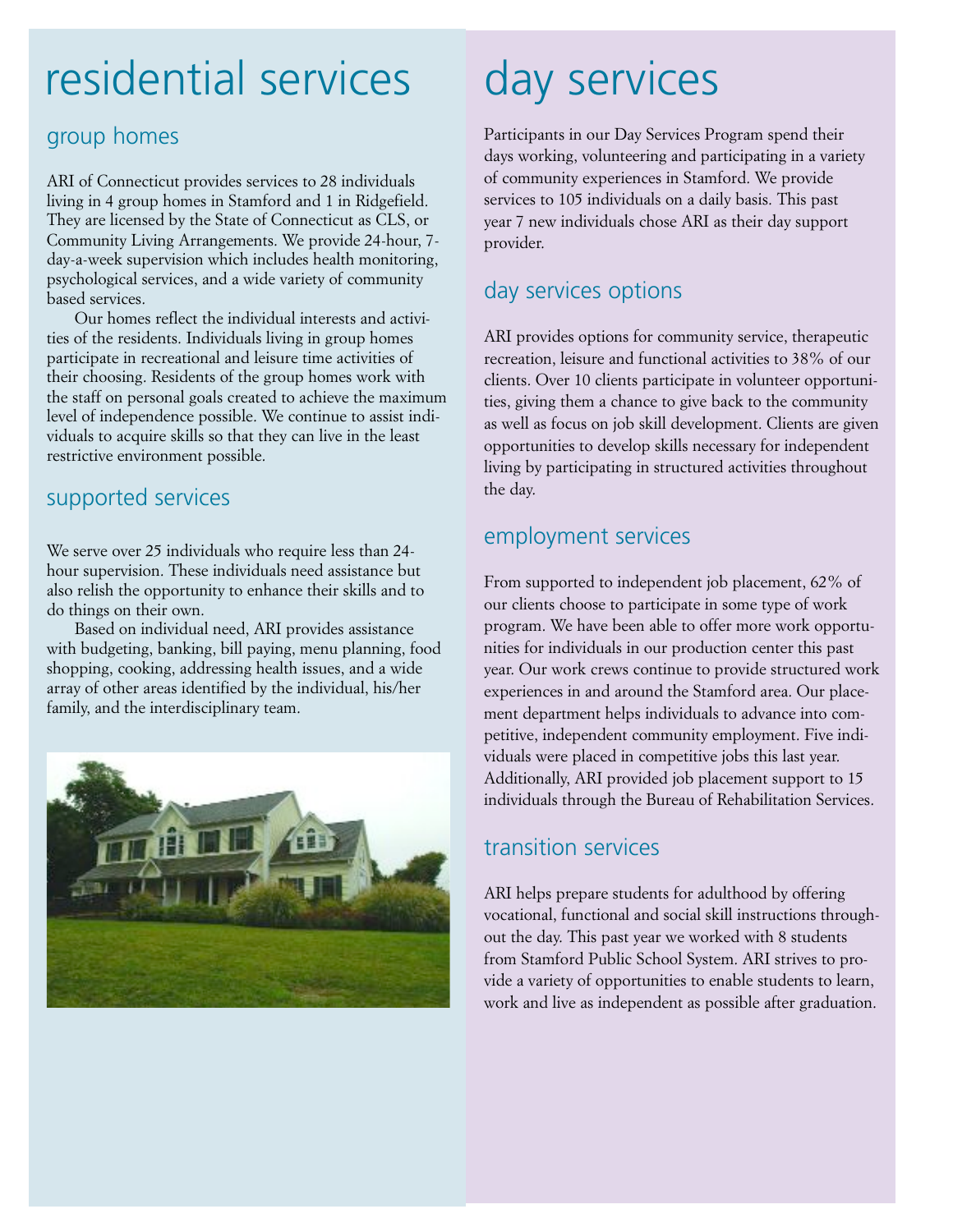### human resources

It has been an exciting and busy year in the Human Resources department. There have been a total of 25 new successful hires and 7 promotions. Our turnover rate increased from 16% to 21%, still well under the average for non-profits in our field.

We have been working with the Connecticut Community Providers Association (CCPA) and other non-profits in the area on implementing the College of Direct Support programs to provide online training for our staff. This is a comprehensive, convenient and costeffective option for continuing education. Our goal is to continue to encourage our staff be on-going learners and to become as knowledgeable as possible in our field. Some of the courses offered include Direct Support Professionalism, Documentation, Person Centered Planning and Supports, and Community Inclusion. We expect to have this important program available by December 2008.

Last fall we entered into wage negotiations with the union. After a few months of negotiations we were able to come to an agreement.

The Human Resources department participated in "Take Our Sons and Daughters to Work Day" on Thursday, April 24, 2008. We hosted 7 children ranging in age 8 to 17. The national theme was "Making Choices for a Better Tomorrow." We all thoroughly enjoyed this nationally recognized program.

We have begun using a new provider for our reference checks. This service is much more time efficient and cost effective. Utilizing the new system has helped streamline the hiring process. We have also been working on Staff Identification Cards for all employees. This will increase the safety in our buildings and help our employees to be easily identified in the community.

As always, our goal in the Human Resources department is to provide the best training options for our staff and to give them the ability to grow at the agency. We also look to hire the best individuals we can and to retain them for many years to come.

### in memorium

This past year the ARI family lost two great friends.



In July of 2007, Michael Burl, a member of the ARI Landscaping Crew, passed away. Michael lived in his own apartment while receiving support from ARI staff. He was a role model for his co-workers on the ARI crew and a passionate golfer. Michael, along with 15 other ARI clients, partici-

pated in the Challenged People in Motion Golf Program. As a result of his long involvement and passion for the game, they have named two awards in his memory.

In March of 2008, Stephen Condaris, a member of the ARI Housekeeping Crew, passed away. Stephen lived with a good friend for the past several years in our Supported Living program. Stephen was a great friend to many ARI clients and was an avid bowler. Stephen put a smile on our faces when he appeared with a coke held high, exclaiming "Caff-e-no" or signature phrase "bust 'em up, bust 'em down." Stephen was known by



many in the community and developed a lasting relationship with many of the staff of Brooke's Pharmacy, where he liked to visit.

Both Michael and Stephen will be remembered and missed by us all.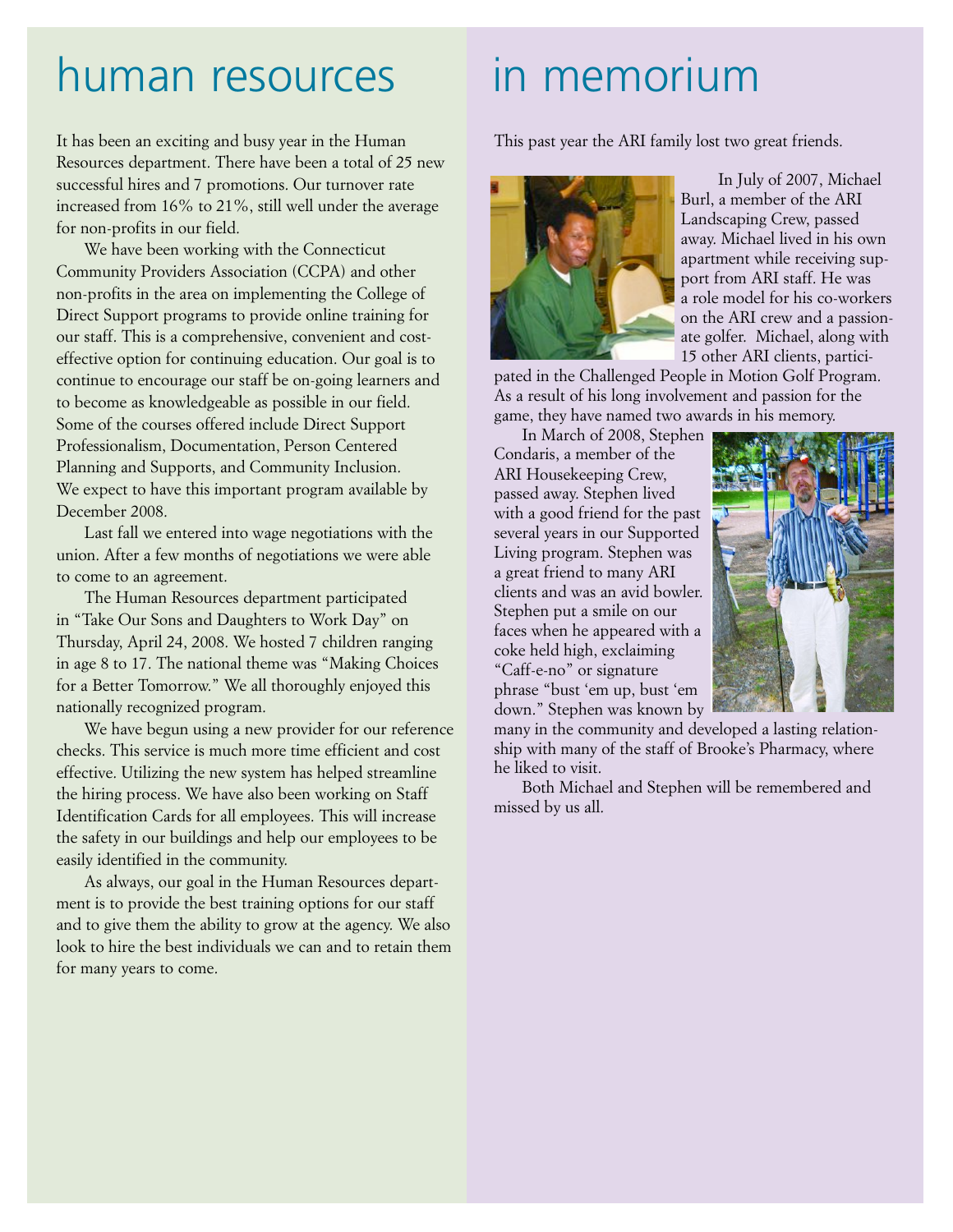### development recreation

This has been another great year for the Development Department. Gerard J. Gasparino was promoted in January as the new Manager of Development and Recreation.

Last fall the ARI's Artist Initiative held an art exhibit at Norwalk Community College. Over 25 pieces produced by 8 artists were on display from September to October. The opening reception drew over 50 people and was well received by all in attendance. From this art show ARI produced its first annual Artists' Initiative calendar. Over 100 calendars were sold. We thank Donald Axleroad, ARI Artists' Initiative founder, for all the work he put into the calendar and the art show. ARI would also like to thank Hudson Valley Bank for sponsoring the calendar.

On Sunday, May 4, 2008, we held our 2nd annual Walk for Independence at Cove Island Park. Close to 200 clients, families, friends, board members, volunteers, and staff attended this great event. Stamford Mayor Dannel Malloy and State Rep. Gerald M. Fox, III attended and greeted the crowd. Breakfast was supplied by Grade A, LizSue Bagels and Village Bagels and a picnic lunch was provided by SUBWAY. This year we honored teams of clients living in all of our group homes and apartments. The 3rd annual Walk for Independence is tentatively scheduled for Sunday, May 3, 2009—we hope to see you there!

On Thursday, June 26, 2008 ARI hosted its 13th Annual Lotstein/Martin Golf Tournament at Sterling Farms. This event continues to be a success and we hope to continue the tradition for many years to come.

As we move forward it is important to continue creating a strong and lasting awareness of ARI in the Stamford community. For instance, we hope to hold a Gala in 2009 to celebrate and showcase our work. While donations can be a benchmark for the success of an agency, it is just as important to develop friends and community partnerships to create a solid presence for ARI. We will continue to work with our neighbors and business associates to do so.

Lastly we thank our many supporters. It is their commitment and contributions that afford our clients the ability to reach their goals and a level of independence they would not otherwise achieve.

# and volunteers

Our clients look forward to attending recreational activities provided by ARI of Connecticut, Inc. The recreation department strives to make activities available to each and every individual served by ARI as well as others from the local community. This past year over 200 clients participated in our activities. The recreation department has broadened its scope in the past year to include activities for active and non-active individuals. ARI offers a weekly cooking class, arts & crafts, aqua-aerobics, men's and women's nights out, social nights, bingo, bowling, golf, Special Olympics, art classes, trips to sporting events and much more. This past year ARI sponsored 2 vacations in which 8 clients were able to go away.

Over this year roughly 80% of ARI clients attended at least 1 activity with over 50% attending at least 1 activity per month. With the help of volunteers, the ARI recreation program continues to increase opportunities for individuals to have fun. This past year volunteers participated in over 600 hours worth of activities. This year we saw over 30 new and repeat volunteers attend multiple events.

The ARI Youth Corp (re-established in 2007) is largely responsible for the growth of volunteers at ARI. Over 25 high school students meet once a month and volunteer their time to ARI. This group has been an integral part of the success of the 1st and 2nd Annual Walks for Independence. They volunteer at parties and many of them have developed friendships with the clients.

Holly Bosley has been hired as Recreation and Volunteer Coordinator with the hopes of bringing in more volunteers and thereby providing even better opportunities for our clients

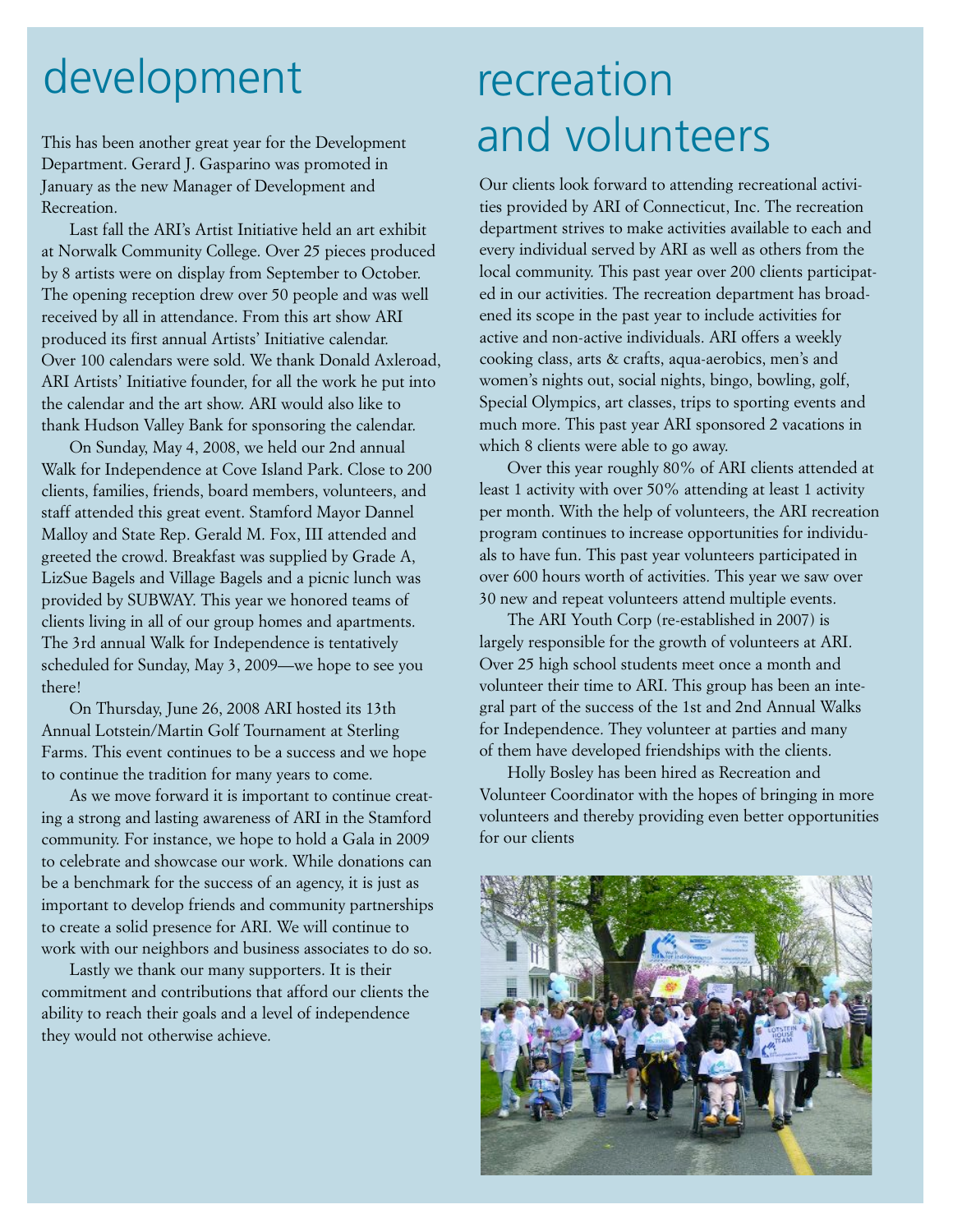## finance

### purpose

The Finance department's primary goal is to manage and safeguard the public's and consumer's financial resources. We are the "Custodian of Public Funds". Additionally, we strive to provide prompt and courteous service to our staff, our clients, and the public.

In order to do this, we have set up a number of procedures and controls to ensure that this is being done. To this end, we have an annual audit done each year by an independent accounting firm, we perform bank reconciliations monthly, internal audits are performed throughout the year, two signatures are required on all checks, all payments to vendors have proper backup prior to making payment, financial statements are presented to the Board monthly, and an annual budget is completed each year.

#### services

The Finance department consists of five dedicated staff that provides service in the following areas: Accounts Payable, Payroll and Benefits Administration, Internal Audits and Consumer Entitlements, Billing and Accounts Receivable, Bank Reconciliations, Financial Budgeting and Reporting, and Cash Management and Investments.

### major accomplishments

This year our department had a number of accomplishments. We have cross-trained our staff to ensure that if someone is out for an extended time there will be no interruption in the services we provide. Our staff have created better efficiencies such as weekly filings, automatic payments to pay vendors (which reduces the number of checks processed weekly), automated payroll deductions, a new health and wellness newsletter with each payroll check, monthly meetings between managers and the billing personnel to ensure accuracy, engaging managers in the budget process, and enhancing staff's knowledge by taking finance courses and classes. Lastly, we are looking forward to working with a summer intern from the Stamford Academy of Finance for the next six to eight weeks. He or she will get first-hand experience working in the Finance department and learning how we operate on a daily basis.

### goals for the f/y 2008–2009

- Ensure that proper controls and procedures are followed
- Ensure that inventories are done in a timely manner
- Continue to enhance the financial reporting process to the Board
- Continue to improve access to financial reports to managers
- Continue to promote staff development
- Continue to enhance customer service
- Review and Establish a five-year capital budget
- Implementing processes for expanding waiver billing

ARI of Connecticut, Inc. UNAUDITED FINANCIAL REPORT 2007–2008

| SUPPORT & REVENUE<br>Fees<br><b>Workshop Contracts</b><br>Grants<br>Misc. Income<br>Investment Income            | \$6,578,565<br>\$152,666<br>\$60,002<br>\$108,612<br>\$42,212         |
|------------------------------------------------------------------------------------------------------------------|-----------------------------------------------------------------------|
| TOTAL REVENUE                                                                                                    | \$6,942,057                                                           |
| <b>EXPENSES</b><br>Administration<br>Day Programs<br>Residential Programs<br>Supportive Living Services<br>Other | \$1,015,858<br>\$1,800,415<br>\$2,625,529<br>\$1,135,835<br>\$152,541 |
| <b>TOTAL EXPENSES</b>                                                                                            | \$6,730,178                                                           |
| NFT PUBLIC SUPPORT<br>AND REVENUE OVER<br><b>FXPENSES BEFORE DEPRECIATION</b>                                    | \$211,879                                                             |
| Depreciation                                                                                                     | \$171,428                                                             |
| NET PUBLIC SUPPORT AND REVENUE<br><b>OVER EXPENSES AFTER DEPRECIATION</b>                                        | \$40,451                                                              |

The financial report presented is an unaudited report. The audit for the fiscal year 2008 will be completed by October 15, 2008.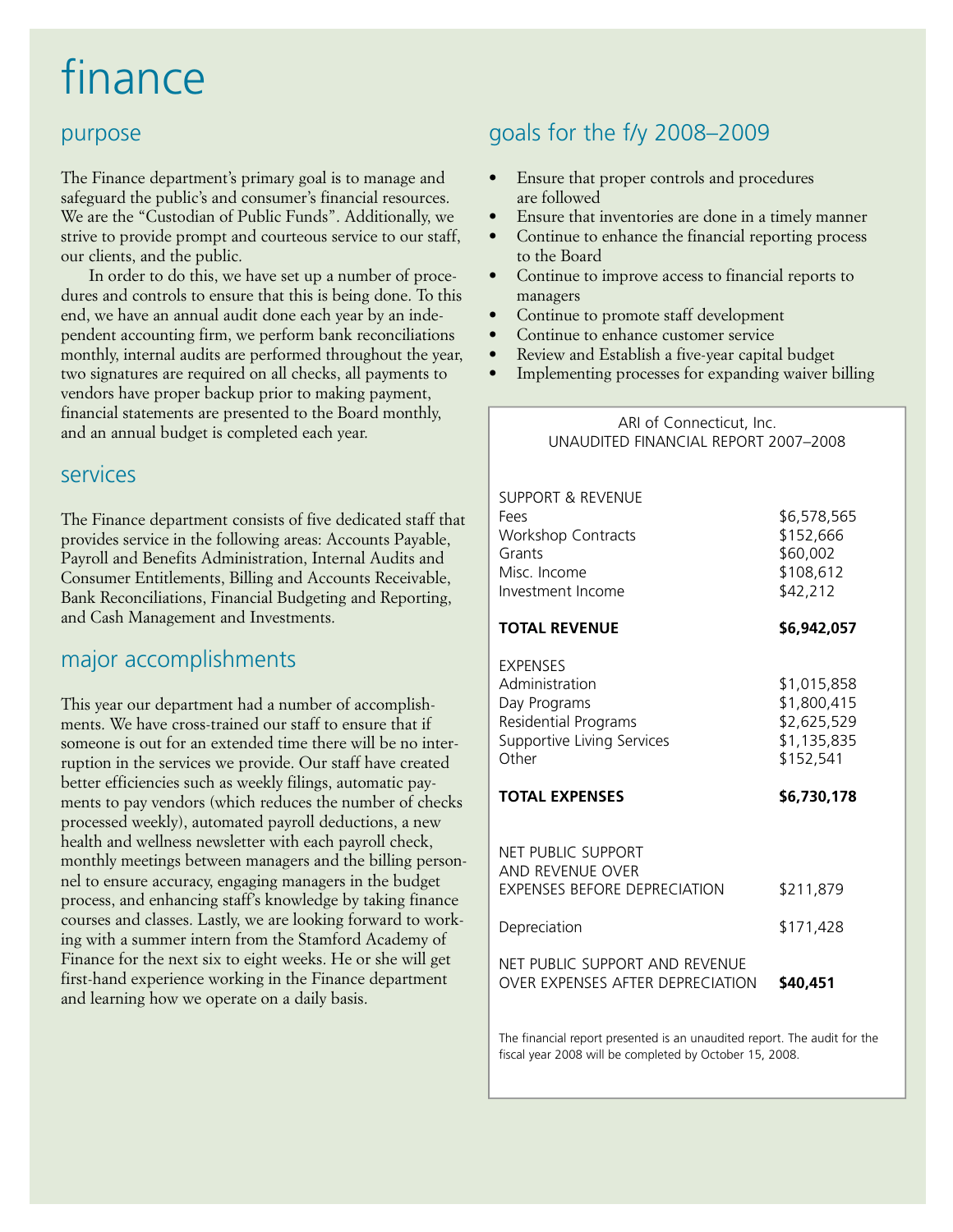### donations july 1, 2007 through june 30, 2008

*Thank you to the following individuals, businesses and organizations for their kind generosity. Please call us at (203) 324-9258,* ext. 3028 to find out how you can help hy<br>making a donation to ARI or volunteering<br>your time for those we serve. You can also<br>find more information at www.arict.org.

Marc & Lori Adelsberg Debra Adler-Klein & Matthew Klein *In memory of Yetta & Mike Adler* Advanced Physical Therapy Center of Stamford, LLC Ms. Wendy Aldershof Stephen & Jane Alpert Vincent & Lurana Andrisani Anquillare, Ruocco, Traester and Company Mr. and Mrs. Irwyn Applebaum Kathleen Woodhall Apruzzese Architectural Shower Designs LLC *In honor of Sarah Russo* Mrs. Rosalyn A. Arena *In memory of Nicholas & Jennifer Rose Arena In memory of Frank A. Macari, Sr.* Barbara Aronica-Buck & Peter Buck *In memory of Christine Brenner In memory of Frank A. Macari, Sr. In honor of Gladys & Mort Cohen* Mr. Louis Aronica Mr. Vincent Assenza Cathy & Bill Austin *In memory of Frank A. Macari, Sr.* Mr. Don Axleroad Irene Ayoub Robin W. Baker Heidi Baldacci Kamalesh & Bharati Banerjee Chandan & Sara Banerjee Sunil & Susan Banerjee Steve & Cheryl Banas Mrs. Evelyn Bauer Ms. Florence Battiste Mrs. Mildred Beattie Ms. Judith S. Becker *In memory of Marcella & Peter Sedor* Bedford Street Diner Mrs. Patricia Belknap Ms. Janna Bellwin Benchmark Search Group, Inc. Benefit Planning Services Mr. and Mrs. Frederick Bennett *In memory of Robert Jaffe* Mr. Jerome Berkman Mr. Sid Binder Helen Biordi Bistro Bonne Nuit Ms. Pam Black *In memory of Frank A. Macari, Sr.* Mr. Harry Bloch Ms. Mindy Blonder *In memory of Robert Jaffe* Bob's Discount Furniture Charitable Foundation Mr. Ralph J. Boccuzzi, Jr. Mrs. Peter Bognan Mr. John Boland Evelyn Boldrighini Mr. James Bongo Ms. Beverly Bonfoey Mrs. Marilyn Bonoff Ms. Barbara Bourdeau *In memory of Robert Jaffe* Mrs. Maureen Bova Bradford Reniassance Portraits Corp. Janet & John Brander Herbert A. Bregman Dan & JoAnne Brenner & Family *In memory of Christine Brenner* Henry & Jo Ann Brenner *In memory of Christine Brenner In memory of Frank A. Macari, Sr.* Jeanner Brenner *In memory of Christine Brenner* Ms. Mary Brenner *In memory of Christine Brenner* Mr. & Mrs. Michael Bridge Ms. Carlette Brisseaux Ms. Olga Brown

*In memory of Joseph Sciglimpaglia*

Bruce Supply Corp. Marilyn Bruce Mr. Richard Bruce Ms. Judy Bruen *In memory Pauline & Eugene Bruen In memory of Frank A. Macari, Sr.* Ken & Joann Bruno Rita & Tom Butler *In memory of Joseph Sciglimpaglia* Michael, Nancy & Josephine Butts *In memory of Joseph Sciglimpaglia* Cacace Tusch & Santagata Judge & Mrs. R. J. Callahan *In memory of James Coley* Mrs. Ceceila Camp Rosemarie & Frank Caputo *In memory of Frank A. Macari, Sr.* Mr. & Mrs. Antonio Cardillo *In memory of Frank P. Larobina* Barbara & Philip Carlson Mr. & Mrs. Stephen Carriero Elsie Carretto Ms. Elaine C. Carroll Dr. & Mrs. Donald Case Ms. Janet M. Casolo *In memory of Frank A. Macari, Sr.* Mrs. Maria Castellucci Catholic Daughers of America, Court of St. Mary's #82 *In memory of deceased members* Mrs. Darlene Caviness Rosemarie & Louis Cerreta *In memory of Frank A. Macari, Sr.* Ms. Elizabeth H. Chapman Mrs. Judy Chiapetta Don Chiappetta, West Side Service Station Dr. K. C. Childs Mr. James J. Chirico Ms. Mary Churley Diane Cifuentes Theresa & Joseph Cipolla City of Stamford Human Resources Division *In memory of Joseph Sciglimpaglia* Maureen & Jim Clark Anne Cochran Gladys & Morton Cohen *In memory of Christine Brenner In memory of Frank A. Macari, Sr. In memory of Nathan & Thelma Martin In honor of Barbara Aronica-Buck & Peter Buck* Continental Coiffuers III *In memory of Christine Brenner* Mr. & Mrs. Daniel P. Colangelo Columbian Charities of Connecticut, Knights of Columbus Council #41 Jane Combrinck-Graham & Richard W. Winston Lee Combrinck-Graham, M.D. & Charles Hertz, M.D. Mrs. Phyllis Comrie Mrs. Patricia Connors John Contaras William & Patricia Conway Carol M. Cook Corporate Express Mr. & Mrs. George Corsilia *In memory of Joseph Sciglimpaglia* Mr. & Mrs. Walter Cortese Cox Communications Creative Pension Design & Administration Andrew Critelli Marco Critelli D'Agostino Brothers Foreign Car Service, Inc. Mrs. Claire M. Daly Mr. and Mrs. Lewis Dana *In honor of Helga Downing on her Birthday* Lewis & Betty Dana Ms. Catherine Danna Judith T. Davis Mr. & Mrs. Michael DeBartolomeo *In memory of Christine Brenner In memory of Joseph Sciglimpaglia In memory of Frank A. Macari, Sr.* Dr. Jack DeGrado, Stamford Dental Group,  $\rm ^{7}LC$ Mrs. Tammy DeLeo Ms. Marion Dellarocco

*In memory of Robert Jaffe*

Joseph Del Priore Ms. Megan DeMaria Ms. Donna Demasi Mr. and Mrs. John DePino *In memory of Robert Jaffe* Mary Ann DeRosa Mrs. Marie DeRubis *In memory of Lewis DeRubis In memory of Frank A. Macari, Sr.* Diageo North American Foundation Dick's Sporting Goods Wendy Dittrich & Edward Gomez Ms. Phyllis Dohmann Ms. Karen Dolan *In memory of Ralph Dolan* Gordon & Laurie Drain *In memory of Frank A. Macari, Sr.* Helga & John Downing *In honor of Don Axleroad* Susan & Paul Duarte *In memory of Frank A. Macari, Sr.* Eastern Mountain Sports Alan Edwards Ms. Julia Edwards Enterprise Rent-A-Car Foundation Mr. Stephen J. Epstein Ms. Norma Eselgroth Mr. & Mrs. Kenneth Fahan Mr. & Mrs. John Feighery Maurice & Carol Feinberg Family Foundation, Inc. *In honor of Dr. & Mrs. Melvin Grove* Margaret Fiore First County Bank Harold & Patricia Fisher Mr. & Mrs. Charles D. Fortune *In memory of Joseph Sciglimpaglia* G. A. Fleet Associates Inc. Mary & Kenneth Foster *In memory of Frank A. Macari, Sr.* Gerald M. Fox, III Mr. & Mrs. Chris Foxall Fresh Harvest Products, Inc., Mr. Dominick Cingari Mr. Daniel Friedman Mrs. Estelle Fruchtman *In memory of Sidney Fruchtman* Donna & Edward Fuhrman *In memory of Frank A. Macari, Sr.,* Jim Fusaro, 1st Choice Auto Body Mrs. Josephine Gaipa Ms. Lucy Galasso/Sunny Meadows Farm *In memory of Joseph Sciglimpaglia* Mr. & Mrs. George Galgano *In memory of Joseph Sciglimpaglia* Marie Gallagher & John Henn Thomas Gallagher Jeannine Gallagher Mrs. Noreen Gallagher *In memory of Robert Gallagher, Jr. In memory of Robert Gallagher, III* Josephine Ganino *In memory of Frank A. Macari, Sr.* Geraldine & Robert Gasparino Mr. Gerard Gasparino Mr. & Mrs. Edward Gentile Ms. Roxanne Gentles Stephen & Antonia Gerard Roger Gill Ms. Janice Ginotti Glance Optical Eric Glasband, Smith Barney Rosemarie & Lou Glinka Dr. David & Nancy Gluck *In honor of Mark Hertz* Leo Gold, Esq. Mr. Leonard Gold Mrs. Louise Goldenberg James Goldsmith Golf-for-Good, Inc. Mr. & Mrs. Barton Goodwin Mr. John Gorcynski III *In memory of Frank A. Macari, Sr* Mrs. Beatrice Grabell *In memory of Christine Brenne In memory of Frank A. Macari, Sr.* Grade A Market of Newfield Inc., Mr. Chip Cingari Mrs. Clara Grande Attracta E. Graviano

Harriet D. Gray Tom Green Linda Greenfield Greenwich Taxi, Inc. Ms. Maxine Greenwood Mark & Jane Grein *In memory of Frank A. Macari, Sr.* Kenneth & Rosemary Griffin *In memory of Frank A. Macari, Sr.* Ken & Janet Grossman & Family *In honor of Steve & Gary Grove* Denise & Melvin Grove Mr. Robert A. Grundstein Albert T. Guinto Kathleen Ann Hagberg Roe & Chuck Halper John Hamara Douglas Hanks & Cynthia Martowski Mr. Dan Haron Harper International Mr. John Harrington Hawley Lane Shoes Charles Hertz, M.D. *In memory of Frank A. Macari, Sr.* Mr. Joachim Herz Hope Street Pharmacy Peter Hopkins & Beth Keenan Colin Hopkins Doris A. Horan *In memory of Frank A. Macari, Sr.* Hudson Valley Bank Mr. Edward Hughes Mrs. Jennifer G. Hunt Mrs. Sayre Israel Italian Center Men's Club J & A Mechanical Service, LLC *In honor of Sara Russo* Jackson Lewis LLP Alan & Sari Jaffe *In memory David Jaffe* Ms. Rebecca and Ms. Susan Jacobson *In memory of Robert Jaffe* Ms. Jennifer Jehle Ms. Sharon Jennings Dana Jevarjian Mary Johnson Susan Johnson Ronald & Janice Joslin Ms. Lashon Joyner Robert & Kristeen Kaczka Ms. Jolene Kalinowski Mrs. Beatrice Kaminsky Mrs. Marjorie Kappas Mr. & Mrs. Robert J. Katzeff Ms. Sylvia Kaye Beth Keenan & Peter Hopkins Tammy & Tom Kenny Ms. Jane M. Kelly *In memory of Robert Jaffe* Mrs. Elizabeth King *In memory of Frank A. Macari, Sr.* Mr. & Mrs. Thomas J. King *In memory of Frank A. Macari, Sr.* Klaff's, Inc. Mr. and Mrs. Merrick Kleeman *In honor of Barbara Aronica* Sam Kliewe Knights of Columbus Father Myron V. Miller Council, No. 5833 John Kontinas Karen Krieger, Studio 210 Mr. and Mrs. Allen Krim *In memory of Robert Jaffe* Ms. Ann V. Krupnik *In memory of Joseph Sciglimpaglia* Mr. & Mrs. Peter Lacerenza *In memory of Frank A. Macari, Sr.* Mrs. Theresa Lacerenza *In memory of Peter Lacerenza, Jr.* Mr. Peter LaForte Leon N. Lapine Charitable Residuary Trust Lawrence & Susan Lapine *In memory of Saul Lotstein* Dr. Laura Lasley Michael Lazarus, DMD Aleta Leath Mr. and Mrs. Samuel Levinson *In memory or Robert Jaffe* Anthony Liberatore Liberty Mechanical Contractors, LLC